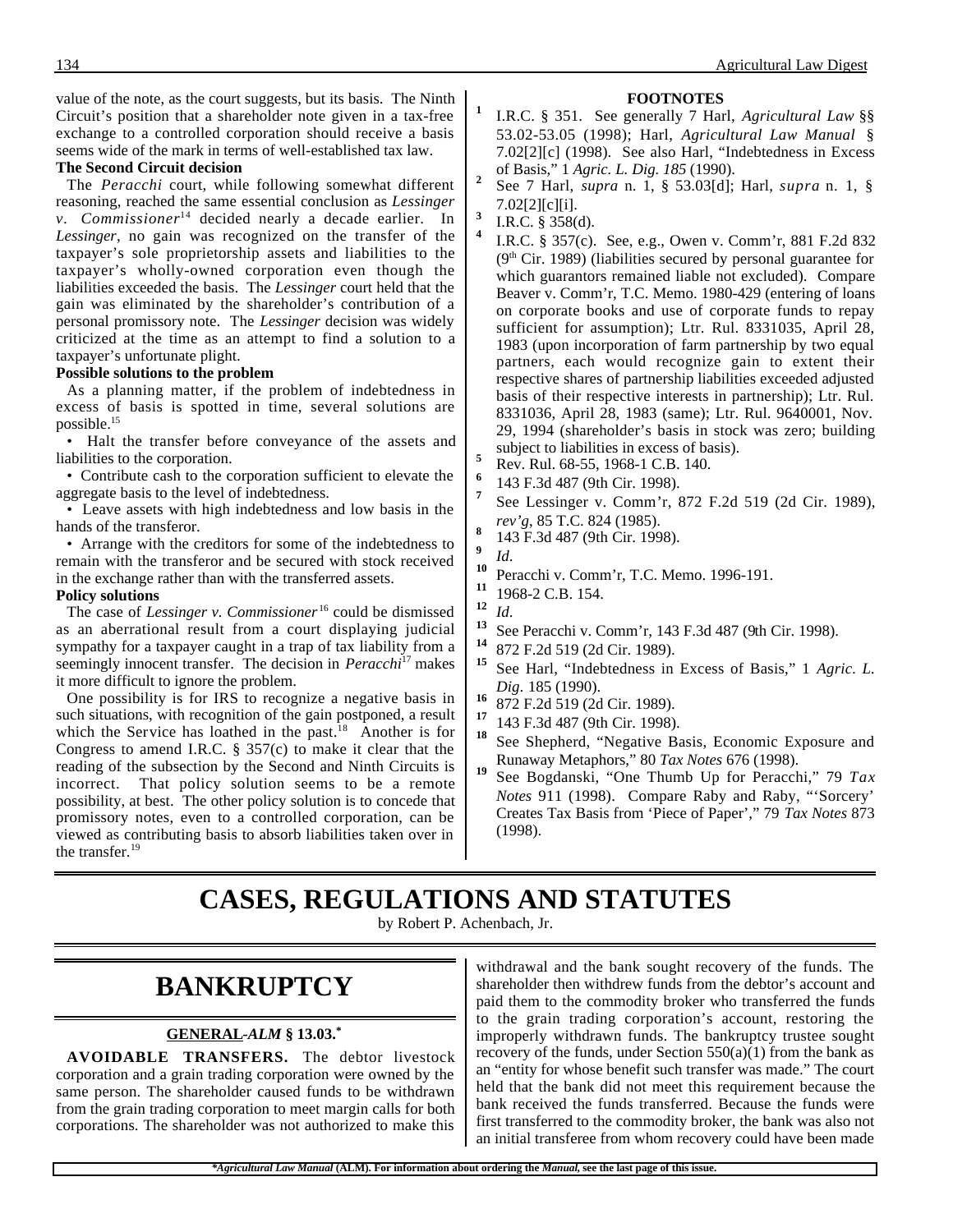under Section  $550(a)(1)$ . Although the result in this case is fair, the holding opens a loophole to debtors to circumvent the avoidable transfer rules by simply transferring funds to an intermediary which then transfers the funds to the intended transferee. Query: Is not the purpose of Section  $550(a)(1)$  to allow recovery from the entity which received the benefit and thus had the means to repay the avoided transfer? *In re* **KZK Livestock, Inc., 221 B.R. 483 (Bankr. C.D. Ill. 1998)**.

### **FEDERAL TAXATION -***ALM* **§ 13.03[7].\***

**ADMINISTRATIVE EXPENSES**. As part of the debtors' reorganization plan, the debtors entered into a sale and debt refinancing loan and incurred expenses. The debtors supplied information about the total expenses without itemizing the amount and purpose of each expense. The debtors argued that all of the expenses were deductible as administrative expenses because the sale/loan transaction was part of the bankruptcy reorganization. The IRS argued that some of the expenses were business expenses but the expenses associated with the refinancing were to be capitalized over the loan term. The court held that the burden of proof on the character of the expenses was on the debtors because the debtors raised the issue in a motion to determine tax liability. The court held that, because the debtors failed to provide detailed evidence of the loan/sale transaction and the purpose of each expenditure, the IRS determination of the allowed deductions would be upheld. *In re* **Carden, 98-2 U.S. Tax Cas. (CCH) ¶ 50,686 (Bankr. E.D. La. 1998)**.

**AUTOMATIC STAY**. The debtor had filed a joint income tax return for 1988 with the debtor's nondebtor spouse. The tax claim for that year included self-employment taxes. After the debtor filed for bankruptcy, the IRS sought collection of the taxes from the nondebtor spouse and the debtor sought enforcement of the stay against nondebtor co-obligors on consumer debts. The IRS argued that taxes were not consumer debts. The court held that the taxes were a consumer debt because the debtor had no profit motive from incurring the tax debt and the income subject to the taxes was used for personal expenses. *In re* **Westberry, 219 B.R. 976 (Bankr. M.D. Tenn. 1998)**.

**DISCHARGE**. The debtor did not file income tax returns for 1981 and 1982. In June 1986, the IRS constructed a substitute return and filed a deficiency notice for taxes due based on the substitute return. The debtor supplied the IRS with sufficient information to determine the correct taxes and eventually reached a stipulated Tax Court decision for the amount of taxes owed. No Form 1040 was ever filed for either year. Under I.R.C. § 6020(a) a return is deemed filed when a taxpayer discloses information necessary to prepare a return and signs a disclosure statement. The evidence was unclear as to whether the debtor ever signed any disclosure statement. The debtor filed for bankruptcy in September 1992 and received a discharge. The issue was whether the debtor's cooperation with the IRS was sufficient to make the 1981 and 1982 taxes dischargeable under Section 523. The court held that the information supplied by the debtor was sufficient to make the taxes dischargeable. *In re* **Ashe, 98-2 U.S. Tax Cas. (CCH) ¶ 50,675 (C.D. Calif. 1998)**.

The debtor failed to file tax returns for 1983 through 1989 and the IRS issued deficiency notices for taxes for those years based on W-2 forms supplied by the debtor's employer. The debtor appealed the deficiency to the Tax Court and eventually

entered into a stipulation with the IRS as to the tax liability for those years. The IRS then assessed the taxes and within a month of the assessment, the debtor filed income tax returns which contained only the amount of wages and the stipulated amount of taxes due. The IRS argued that the returns were insufficient for Section  $523(a)(1)(B)$  because the returns were filed after the taxes were assessed. The court held that the returns were effective under Section 523 because the returns were in compliance with the stipulations in the Tax Court case and Section  $523(a)(1)(B)$  had no requirement that the returns be filed before any assessment. *In re* **Pierchoski, 220 B.R. 20 (Bankr. W.D. Pa. 1998)**.

The debtor filed income tax returns for 1979, 1980 and 1981 but the returns contained only the debtor's name, address, social security number and signature. The court held that these returns were not sufficient under Section  $523(a)(1)(B)$  to make the taxes dischargeable. *In re* **Hillman, 221 B.R. 281 (Bankr. S.D. Fla. 1998)**.

**SET OFF**. The debtor filed for bankruptcy in 1988 and paid FUTA taxes for 1987 and 1989 in 1991. In 1992, the debtor paid state unemployment taxes for 1987 and 1989 and filed a claim for refund of FUTA taxes for those years. The estate sought recovery of the refund and the IRS sought to offset the refund against other tax claims filed in the bankruptcy case. The issue was the date the refund claim arose, when the FUTA taxes were originally due, when the FUTA taxes were paid or when the state tax was paid. The court held that no refund claim existed until the state unemployment taxes were paid. Because the state taxes were paid post-petition, the refund claim was a post-petition claim not entitled to offset the prepetition tax claims. *In re* **Gordon Sel-Way, Inc., 98-2 U.S. Tax Cas. (CCH) ¶ 50,676 (Bankr. E.D. Mich. 1998)**.

### **CONTRACTS**

**HEDGE-TO-ARRIVE CONTRACTS**. In a proceeding before the Commodity Futures Trading Commission, hedge-toarrive contracts were determined to be futures contracts subject to the Commodity Exchange Act. The respondents were an unregistered grain marketing consulting firm, a registered introducing broker firm and an individual who owned both firms and who was a registered associated person with an unrelated registered introducing broker firm. The respondents held seminars, published a newsletter and advised clients about using hedge-to-arrive contracts. The seminars promoted the HTAs as risk-free and failed to explain the risks from increasing grain prices and the inability to roll over the contracts several times. The CFTC ruled that the respondents were acting as commodity trading advisors and that the HTAs were off-exchange futures contracts; therefore, the respondents committed fraud, under Section 4(b) of the Commodity Exchange Act in misrepresenting the risks of the contracts. The CFTC ruled that the HTAs met all the factors of a futures contract in that the contracts provided "an effective means of discharge or offset that was, in practice, used routinely to liquidate the contract for cash with no delivery of grain required. … In addition, the contract was marketed, entered into and structured as a means of capturing price movements in the futures markets, not as a vehicle for delivery." The CFTC also held that the HTAs did not meet the exception provided for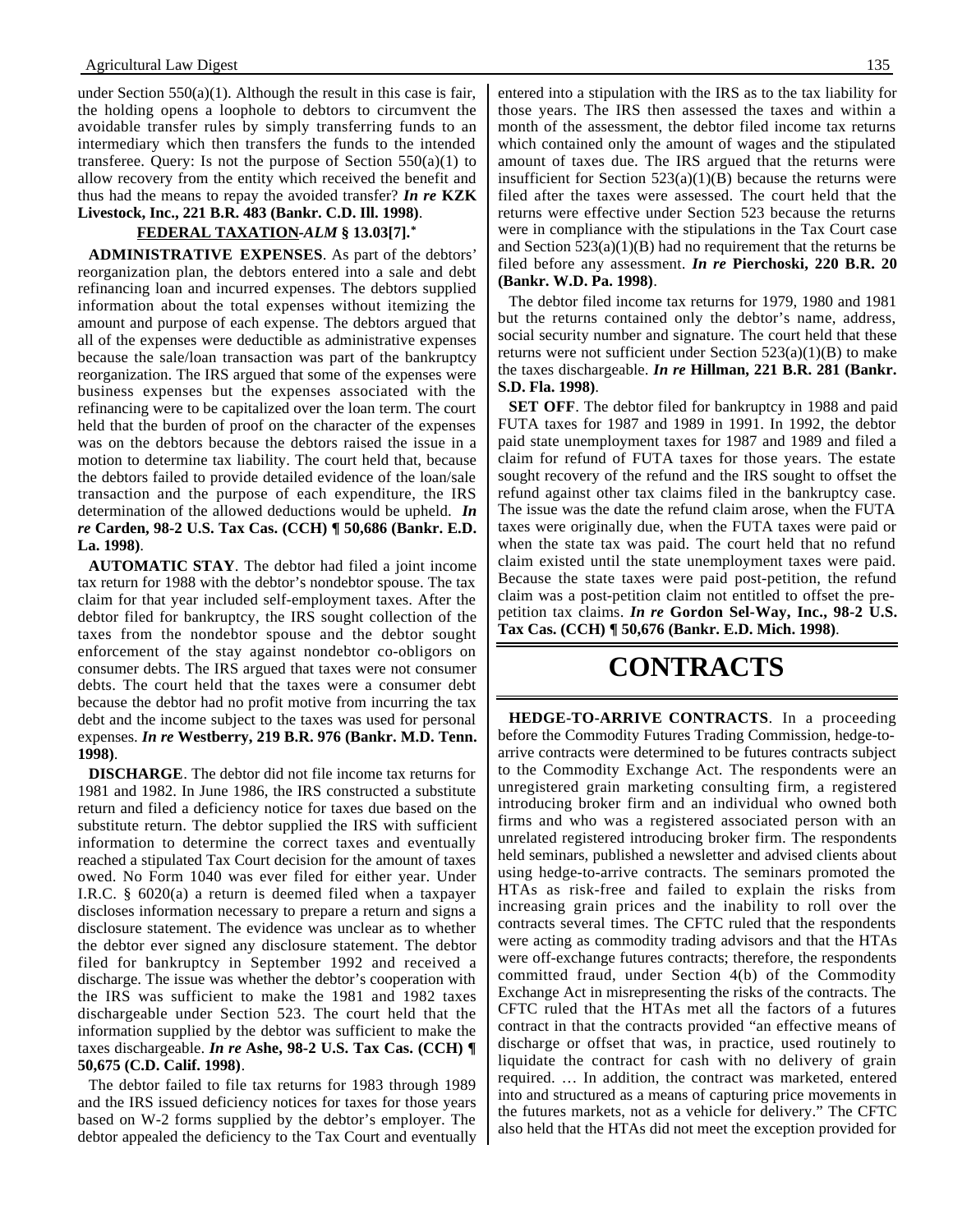cash forward contracts with set delivery dates, because the deferral of delivery was not made "to accommodate commercial convenience or necessity" but was made routinely to capture price movements in the futures market. **In the Matter of Competitive Strategies For Agriculture, Ltd., CFTC Docket No. 98-4 (Aug. 27, 1998)**.

### **FEDERAL AGRICULTURAL PROGRAMS**

**BRUCELLOSIS**. The APHIS has issued interim regulations amending the brucellosis regulations concerning the interstate movement of cattle by changing the classification of Florida from Class Free to Class A. **63 Fed. Reg. 44544 (Aug. 20, 1998)**.

**SHARED APPRECIATION AGREEMENTS**. The FSA has adopted as final regulations governing payments of appreciation under shared appreciation agreements. The appreciation payments are due when (1) the agreement expires; (2) the property or a portion of the property (in which case a portion of the appreciation is due) is disposed of; (3) the loans are satisfied; (4) the borrower ceases farm operations or no longer has farm income; or (5) the notes are accelerated. **63 Fed. Reg. 6627 (Feb. 10, 1998)**.

## **FEDERAL ESTATE AND GIFT TAX**

**CLAIMS**. The decedent had made an agreement with an unrelated person to provide personal services to the decedent in exchange for one-third of the decedent's estate. After eight years of service, however, the decedent decided to remove the caregiver from the will. After the decedent's death, the caregiver filed a claim against the estate for one-third of the estate. The caregiver received a jury verdict for \$75,000 as compensation for the services rendered but the caregiver received \$400,000 under a settlement with the estate. The IRS argued that the estate was entitled to a deduction only for \$75,000 because the jury verdict determined the value of the caregiver's claim. The court held that the entire amount paid was allowed as a deduction from the estate because, at the time of the agreement between the decedent and the caregiver, both parties gave full and adequate consideration for their portion of the agreement. The court held that the caregiver's promise to provide lifetime services to the decedent was sufficient consideration for the decedent's promise to bequeath one-third of the estate. The court held that events which occurred after the execution of the agreement were not relevant in determining whether full and adequate consideration was given at the time of the agreement. **Estate of Wilson v. Comm'r, T.C. Memo. 1998-309**.

**DISCLAIMER**. The decedent died intestate, because the decedent's will could not be found, and the surviving spouse and the decedent's father decided to take the decedent's estate under the provisions of the prior will. Property which passed to the father under the state laws of inheritance was renounced by the father in a written irrevocable and unqualified statement. The spouse executed a trust in which all of the decedent's farm

property passed. Under the trust, the farm property was operated as it had been when the decedent was alive, as a partnership with the father. Therefore, the disclaimed property passed to the spouse's trust. A short time later, the trust and the father exchanged properties so that the father's property was all in one county near the father's residence. The IRS argued that the disclaimer was not effective because the father received consideration or other value in exchange for the disclaimer. The court found that the transactions were all separate and not made in exchange for each other. The disclaimer was made in order to remove the decedent's property from the father's estate and the trust was formed to maintain the decedent's business operations. The estate was eligible for a marital deduction for the disclaimed property which passed to the trust for the surviving spouse. **Estate of Lute v. United States, 98-2 U.S. Tax Cas. (CCH) ¶ 60,321 (D. Neb. 1998)**.

**JOINT TENANCY PROPERTY**. The decedent owned several properties in joint tenancy with another person who was the decedent's domestic companion. The companion had separate income which was commingled with the decedent's in bank accounts. The companion also provided services for some of the properties which were residential rental properties. The decedent's estate claimed only one-half of the value of each property in the decedent's gross estate, claiming that the companion provided either money or services to the properties. The court held that where the estate had proved the value of the companion's services and the amount of money contributed to the cost of the property, the value of the property included in the estate would be reduced by those amounts. The decedent's residence was not decreased by the services provided by the companion because the companion also used the property as a residence. The estate also sought to decrease the value of the decedent's interests in the property by a discount for a fractional interest. The court held that I.R.C. § 2040 had no provision for reduction of value of estate joint tenancy property for a fractional interest. **Estate of Fratini v. Comm'r, T.C. Memo. 1998-308**.

**PENSION PLAN**. The decedent owned an interest in a pension plan and had named the decedent's estate as sole beneficiary. The surviving spouse was the executrix and, with the other heirs, executed disclaimers of various interests in the estate such that the spouse would receive a pecuniary bequest from the estate. The spouse, as executrix, then caused the amount in the pension plan to be distributed directly to the spouse with a rollover to an IRA in the spouse's name. The IRS ruled that the pension plan funds would not be included in the spouse's gross income. **Ltr. Rul. 9835005, May 22, 1998**.

**SPECIAL USE VALUATION-***ALM* **§ 5.03[2].\*** The IRS has announced that it acquiesces in *Est. of Hoover v. Comm'r, 69 F.3d 1044 (10th Cir. 1995), rev'g, 102 T.C. 777 (1994)*. The Tax Court had held that an estate could not claim a minority discount if a special use valuation election is made. The appellate court reversed, holding that no statute or regulation prevented the use of discounting factors in determining the fair market value of interests in partnerships for purposes of the special use valuation election where the \$750,000 maximum reduction of the gross estate had been reached for purposes of special use valuation. See, Harl, "'Stacking' Deductions for Special Use Valuation and Minority Discount," 7 *Agric. L. Dig.* 9 (1996). **I.R.B. 1998-\_\_, \_\_**.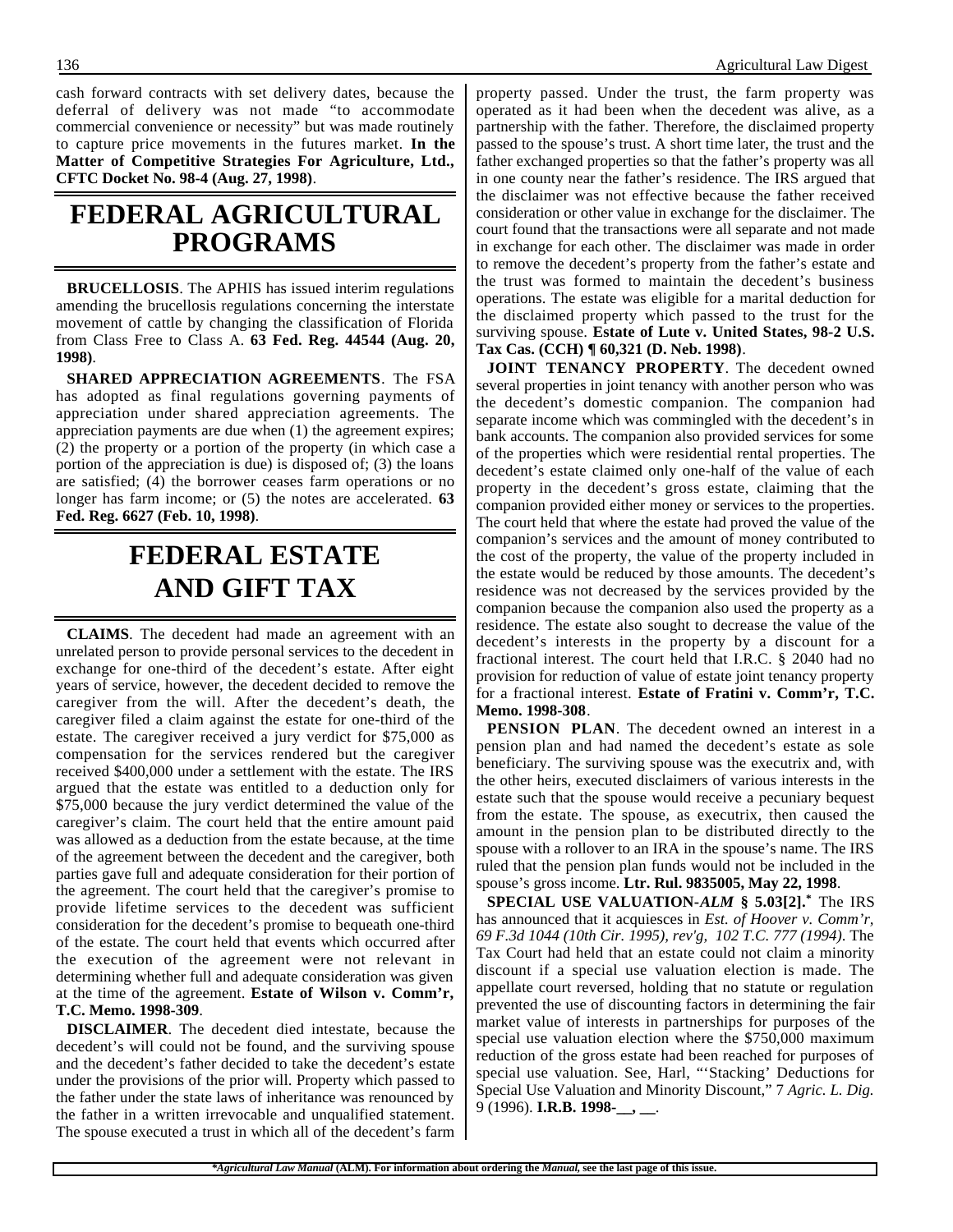**TRUSTS**. The taxpayers, husband and wife, established an irrevocable trust for their minor daughter. The settlor-father was a co-trustee of trust, and the trust instrument did not preclude the settlor-mother from becoming a co-trustee. The trust instrument provided that the settlors, in their capacities as trustees, had no power or authority with respect to discretionary distributions of income or principal from the trust. Moreover, in their capacities as trustees, the settlors had no power or authority with respect to the appointment of successor trustees. The non-settlor trustee, who was the father of the settlor-father and the grandfather of the beneficiary, had the power to distribute to the beneficiary so much of the income and principal of the trust "as he deems proper" for certain purposes, including the beneficiary's health, education, support and maintenance. The settlors had a legal obligation to support the beneficiary as their minor child. The IRS interpreted state law as imposing a fiduciary duty on the non-settlor trustee to act independently of the settlors in exercising the discretionary power of distribution. The IRS ruled that, provided there was no implied or express understanding or agreement that the nonsettlor trustee would exercise the power of distribution other than independently of the settlors, the trust property would not be included in the gross estate of either settlor under I.R.C. § 2036 or § 2038. **Ltr. Rul. 9834004, May 14, 1998; Ltr. Rul. 9834005, May 14, 1998**.

**UNIFIED CREDIT**. The decedent's will bequeathed in trust to the surviving spouse "an amount equal to the unified credit as provided under the Internal Revenue Code, as amended, and as existing at the time of my death.…" The surviving spouse petitioned a Florida court for an interpretation of that bequest and the court ruled that the decedent intended the bequest to equal "the largest amount permitted to pass at Decedent's death that will not result in the imposition of a Federal Estate Tax with respect to his estate, after allowing for transfers made during his lifetime and any credits and deductions permitted to enable his estate to take full advantage of the maximum value of assets sheltered by the unified credit provision of the Internal Revenue Code." The IRS ruled that it was not necessarily bound by the state court ruling, citing *Commissioner v. Estate of Bosch*, *387 U.S. 456 (1967)*; however, the IRS ruled that the state court ruling was an accurate interpretation of the will under state law and would apply for federal estate tax purposes. **Ltr. Rul. 9834027, May 26, 1998**.

**VALUATION**. The decedent owned a residence as joint tenant with a sister. Each contributed one-half of the purchase price. For federal estate tax purposes, the value of the property included in the decedent's estate was determined by the estate by including one-half of the current value less a discount for lack of control. The IRS ruled that I.R.C. § 2040 had no provision for discounting the value of estate property held in joint tenancy for lack of control. **FSA 1993-0908-2 (Sept. 8, 1993). See also Estate of Fratini,** *supra* **under Joint Tenancy Property.**

The decedent was a majority shareholder in a small closelyheld corporation. The shareholders had entered into a stock restrictive sale agreement in 1960 which provided for redemption of stock if a shareholder left the company. In 1987, as part of the decedent's plan to leave control of the company with an employee but to reduce the estate tax burden on the decedent's heirs, the decedent executed another stock buy-sell agreement which established the value of the stock for

redemption by the decedent's estate. Any unredeemed stock was to pass to the employee. The corporation was required to redeem so much of the decedent's stock as necessary to pay federal and state taxes on the estate. The Tax Court held that the agreement was not unenforceable because of I.R.C. § 2703, because the stock agreement was executed prior to the effective date of I.R.C. § 2703. However, the buy-sell agreement was held to be ineffective to set the stock value because the agreement had a testamentary purpose to pass estate property to "the natural object" of the decedent's bounty. Therefore, the stock was valued at fair market value at the time of the decedent's death (actually, in this case the alternate valuation date was elected). The appellate court reversed, holding that the employee did not have a sufficiently close relationship with the decedent to be considered a natural object of the decedent's bounty. The court pointed out that the redemption agreement left the employee with less assets than held before the decedent's death. The court upheld the redemption agreement value of the stock, noting that the value was determined by objective methods. **Estate of Glockner v. Comm'r, 98-2 U.S. Tax Cas. (CCH) ¶ 60,323 (2d Cir. 1998),** *rev'g***, T.C. Memo. 1996-148**.

**VALUATION OF STOCK**. The taxpayer owned shares of stock in a C corporation which owned one asset, a building leased to business tenants. The taxpayer made gifts of stock to family members and valued the stock gifts by first determining the value of the corporation's asset less the tax costs of corporate liquidation and then discounting the fair market value of the stock by a 25 percent minority interest discount. The Tax Court found that no sale of the corporation's asset was contemplated or necessary and that the donees had the power to prevent recognition of the built-in gains indefinitely. The Tax Court held that neither the costs of sale nor the tax costs of liquidation could reduce the fair market value of the corporation's asset for gift tax purposes. The appellate court reversed, holding that the tax liability of the corporation for capital gains from the sale of corporate assets was a factor in determining the fair market value of stock. The appellate court stated that "a hypothetical willing buyer, having reasonable knowledge of the relevant facts, would take some account of the tax consequences of contingent built-in capital gains on the sole asset of the corporation at issue in making a sound valuation of the property." The appellate court rejected the argument that, where no corporate liquidation was planned, any capital gains liability was too speculative. **Eisenberg v. Comm'r, 98-2 U.S. Tax Cas. (CCH) ¶ 60,322 (2d Cir. 1998),** *rev'g and rem'g***, T.C. Memo. 1997-483**.

### **FEDERAL INCOME TAXATION**

**AUDITS**. The IRS has issued a "Market Segment Specialization Program Training Guide, Hardwood Timber Industry, General Program Examination." The guide is used by IRS agents as a reference tool for audits. **IRPO ¶ 206,501**.

The IRS has issued a "Market Segment Specialization Program Training Guide--Farming, Specific Income Issues and Farm Cooperatives." The guide is used by IRS agents as a reference tool for audits. The guide provides information on unreported income, gross v. net proceeds, government farm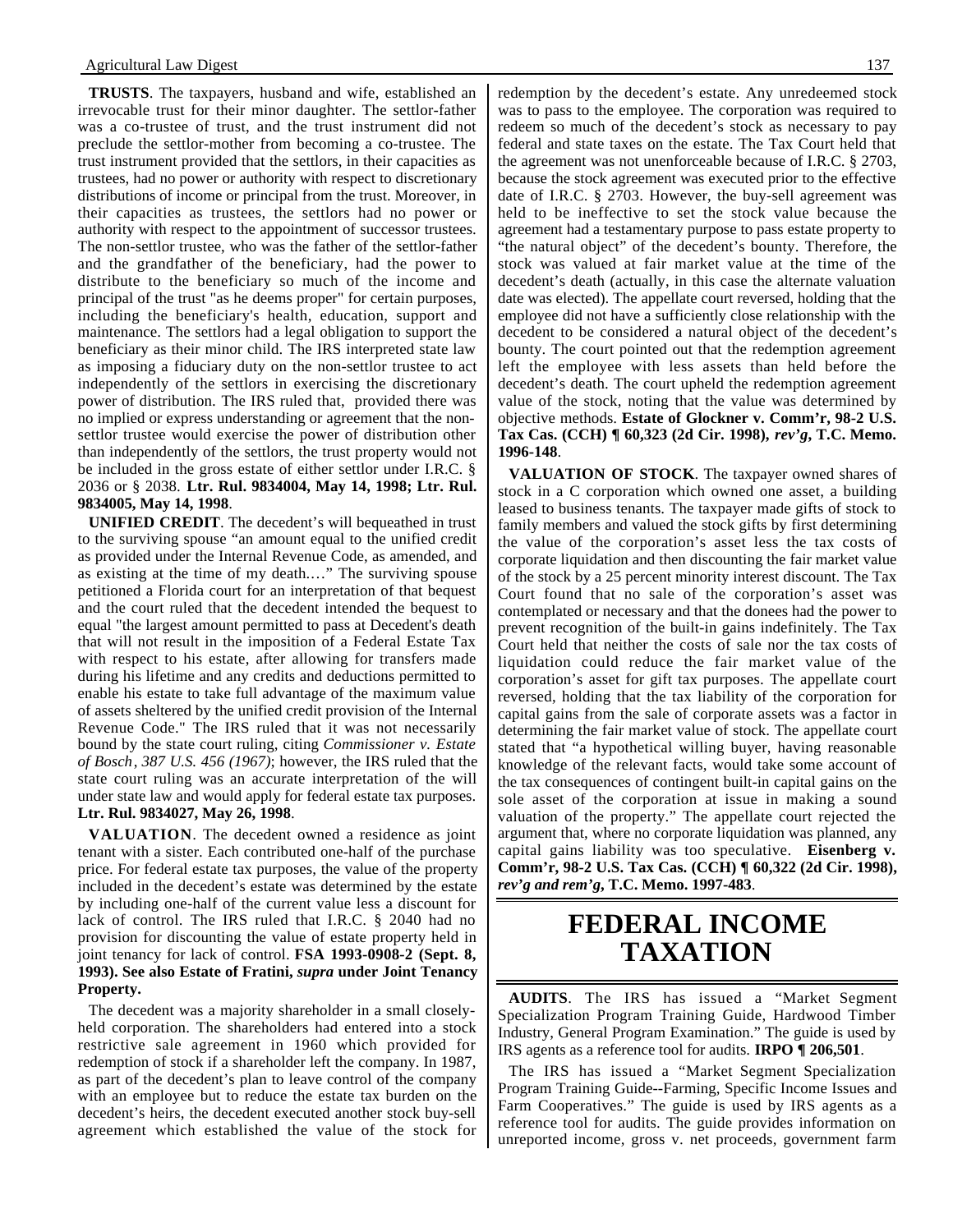programs, cooperatives, livestock, and row crops. **IRPO ¶ 204,581**.

#### **CORPORATIONS-***ALM* **§ 7.02.\***

REORGANIZATIONS. *Rev. Rul. 70-225, 1970-1 C.B. 80*, *as modified by Rev. Rul. 98-27, I.R.B. 1998-22, 4*, addressed a distribution of the stock of a newly formed controlled corporation followed by an acquisition of the stock of the controlled corporation. The IRS has announced that *Rev. Rul. 70-225* is no longer determinative following enactment of Section 1012 of the Taxpayer Relief Act of 1997, Pub. L. No. 105-34, 111 Stat. 788, 914-18 as amended in Sec. 6010(c) of the Tax Technical Corrections Act of 1998, Pub. L. No. 105- 206, 112 Stat. 790, 813-14, which modified certain provisions in I.R.C. §§ 351, 355, and 368. **Rev. Rul. 98-44, I.R.B. 1998- \_\_, \_\_**.

**COURT AWARDS AND SETTLEMENTS**. The taxpayers had sued a doctor for medical malpractice and obtained a jury award which included pre-judgment interest. During the appeal process, the parties executed a settlement agreement for an amount larger than the jury award but less than the total award with interest. The taxpayers excluded the entire settlement proceeds as payment for personal injuries. The court held that, where a judgment has been obtained and the judgment contained an award of pre-judgment interest, a pro rata portion of a settlement must be allocated to pre-judgment interest. The court held that pre-judgment interest was not part of the "damages" received for personal injuries and was included in the taxpayers' income. **Rozpad v. Comm'r, 98-2 U.S. Tax Cas. (CCH) ¶ 50,672 (1st Cir. 1998)**.

**ENVIRONMENTAL CLEANUP COSTS**. The IRS has issued a revenue procedure providing procedures for taxpayers to make the election under I.R.C. § 198 to deduct any qualified environmental remediation expenditure (QERE). A "qualified environmental remediation expenditure" is any expenditure that is otherwise chargeable to the capital account and that is paid or incurred in connection with the abatement or control of hazardous substances as a qualified contaminated site. However, under I.R.C. § 198(b)(2) a QERE does not include any expenditure for property subject to an allowance for depreciation, except that the portion of the allowance for depreciation of such property that is otherwise allocated to a qualified contaminated site is treated as a QERE. **Rev. Proc. 98-47, I.R.B. 1998-\_\_, \_\_**.

**HOBBY LOSSES-***ALM* **§ 4.05[1].\***The taxpayer was a dentist and purchased a farm to operate an Arabian horse breeding activity. The activity produced seven straight years of losses; however, the court held that the activity was operated with the intent to make a profit, based on the following factors: (1) the taxpayer maintained complete and accurate financial and breeding records; (2) the taxpayer had a business plan to develop the activity into a profitable business and modified the plan to reduce expenses; (3) a separate bank account was maintained; (4) the horses were actively marketed; (5) the taxpayer sought expert advice on horse breeding and farm management; (6) the taxpayer put much hard work and long hours into the activity and seldom used the horses for personal pleasure; and (7) most of the losses resulted from unforeseen circumstances beyond the taxpayer's control and the losses were decreasing. **Morley v. Comm'r, T.C. Memo. 1998-312**.

**INVOLUNTARY CONVERSIONS**. The taxpayer operated a citrus tree nursery. The trees were destroyed in 1985 as part of a state citrus canker eradication program and the taxpayer received \$32,000 in compensation for the destroyed trees. The taxpayer did not claim the proceeds as income on the 1985 return and did not make the election for deferral of gain under I.R.C. § 1033. The state established a reimbursement program and the taxpayer applied for additional compensation. The taxpayer received \$1.3 million in 1992 in additional compensation for the destroyed trees, with \$500,000 designated as interest. The taxpayer used the proceeds to purchase other farm land, a house and a vacation. None of the proceeds was used to purchase new trees. The taxpayer claimed only the interest payment as "other income" and did not include the rest of the settlement in income. Again, no election under I.R.C. § 1033 was made. The taxpayer argued that, because the gain was realized in two separate payments, the taxpayer was entitled to two separate periods in which to make the Section 1033 election. The court held that the statute did not provide for more than one two year period for purchase of replacement property; therefore, the second payment did not start a new two year replacement period. Because the replacement property was purchased more than two years after the original compensation award payment, no deferral of gain was allowed. The court noted that the taxpayer could have made the election with the first payment and sought an extension of the two year replacement period to allow the taxpayer to take advantage of the deferral when the second payment was received. The court also held that the farm land, house and vacation were not eligible replacement property for the destroyed citrus trees. *In re* **Mahon, 98-2 U.S. Tax Cas. (CCH) ¶ 50,684 (Bankr. M.D. Fla. 1998)**.

**PENSION PLANS**. For plans beginning in August 1998, the weighted average is 6.51 percent with the permissible range of 5.86 to 6.90 percent (90 to 109 percent permissable range) and 5.86 to 7168 percent (90 to 110 percent permissable range) for purposes of determining the full funding limitation under I.R.C. § 412(c)(7). **Notice 98-44, I.R.B. 1998-\_\_, \_\_**.

**RENTAL ACTIVITY**. The taxpayer was hired by movie production companies to provide carpentry services. As part of the compensation, the taxpayer charged actual expenses, including rental of the taxpayer's tools. The taxpayer claimed all of the expenses on Schedule C as business expenses, resulting in a net loss. The expenses included car and truck use, legal and professional fees, office expenses, supplies, taxes and licenses, meals and entertainment, equipment rental, home office, location travel, telephone and union dues. The IRS argued alternatively (1) the taxpayer's leasing of the tools was a passive activity, disallowing losses or (2) the expenses were reimbursed employee expenses, deductible only on Schedule A. The court held that the leasing of the tools was not a passive activity because the tools were a necessary part of the services provided by the taxpayer. The court also held that the taxpayer materially participated in the activity because the taxpayer provided services in conjunction with the tool leasing. However, the court held that only the car and truck, equipment rental, and location travel expenses pertained to the equipment leasing activity and were deductible on Schedule C. The remaining expenses were reimbursed employee expenses deductible on Schedule A. **Welch v. Comm'r, T.C. Memo. 1998-310**.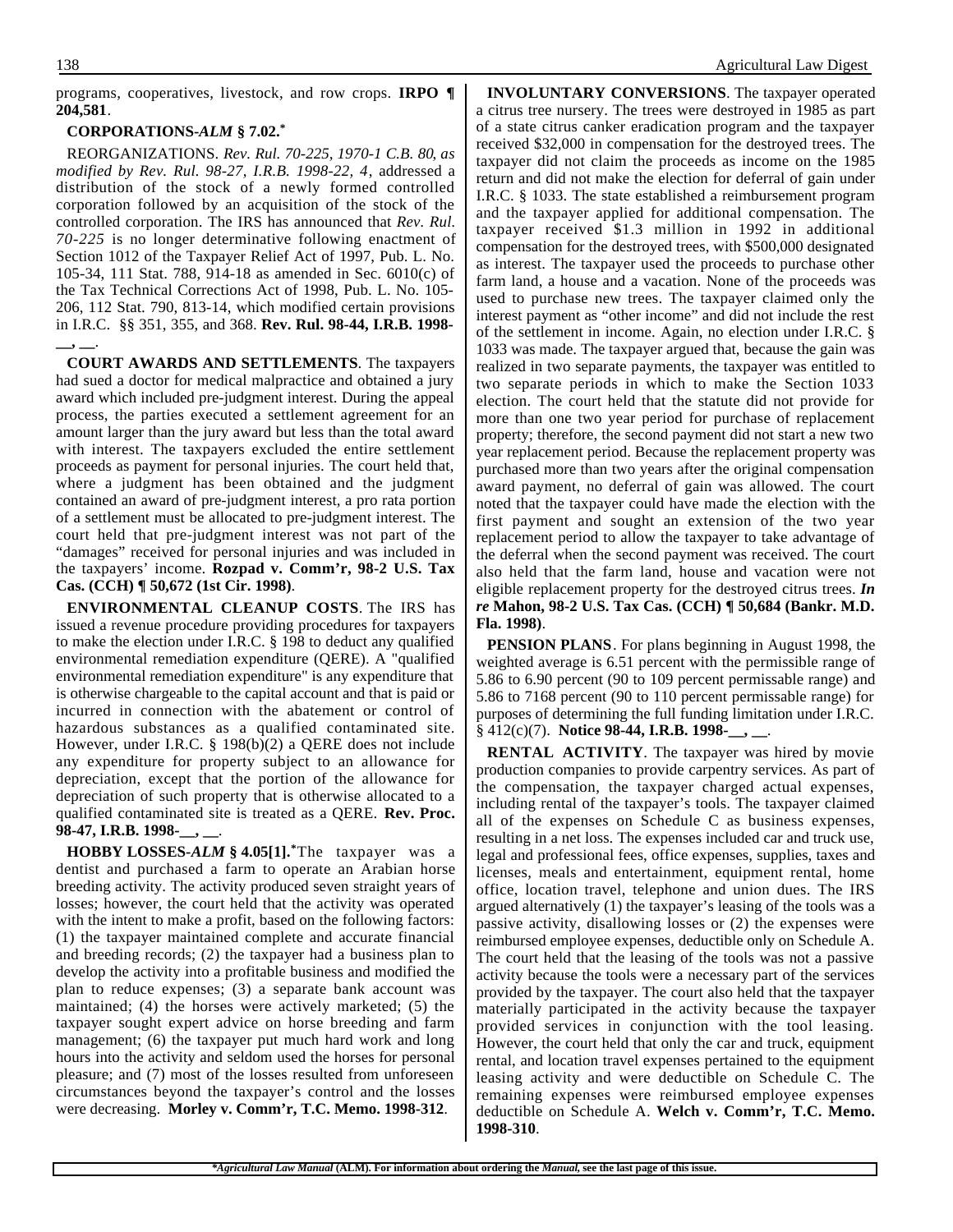**RETURNS**. Under the Taxpayer Bill of Rights 2, Pub. L. No. 104-168, § 1210, 110 Stat. 1452 (1996) the "timely mailing as timely filing/paying" rule of I.R.C.  $\S$  7502(a) can be met by using designated private delivery service instead of the U.S. Postal Service. The IRS has announced that the designation of four private delivery services in *Notice 97-50, I.R.B. 1997-37, 21* remains unchanged. The designation of private delivery services is made annually on or before September 1 of each year. **Notice 98-47, I.R.B. 1998-\_\_**.

The IRS has announced publication of revised Form 943A, Agricultural Employer's Record of Federal Tax Liability. The form is available by phone at 1-800-829-3676 or on the internet at http://www.ire.ustreas.gov.

**TRUSTS**. The taxpayer was a nurse anesthetist and formed a trust to receive a share in a partnership which had another anesthetist as a partner. Although the taxpayer performed the medical services, the amounts distributed by the partnership were placed in the trust's bank account. The taxpayer, however, had control over the funds in the partnership and had control over the trust bank account. The trust did not file income tax returns or pay any tax on the partnership distributions. The court held that the taxpayer was liable for the tax on the partnership distributions because the amounts were paid to the taxpayer, the taxpayer had control over the funds at all times, and the amounts resulted from the services provided to the partnership by the taxpayer. The appellate decision is designated as not for publication. **Estrada v. Comm'r, 98-2 U.S. Tax Cas. (CCH) ¶ 50,660 (9th Cir. 1998),** *aff'g***, T.C. Memo. 1997-180**.

## **PRODUCT LIABILITY**

**SPRAYER**. The plaintiff was injured by skin contact with a disinfectant the plaintiff was spraying on hog farrowing crates. The bottle on the sprayer carrying the disinfectant separated from the sprayer and splashed the disinfectant on the plaintiff. The judge gave a jury instruction on the negligence of the plaintiff from failing to read the instructions for application of the disinfectant. The disinfectant instructions stated that the applicant should wear an impervious apron while applying the disinfectant. At trial, inconsistent evidence was presented as to whether the plaintiff was wearing any protective clothing at the time of the accident. The court held that the jury instruction was proper because a fact issue was presented as to whether the plaintiff had followed the directions for wearing protective clothing. **Wolfe v. Gilmour Mfg. Co., 143 F.3d 1122 (8th Cir. 1998)**.

## **SECURED TRANSACTIONS**

**COOPERATIVE PER UNIT CAPITAL RETAIN CERTIFICATES**. The debtor was a Texas dairy farmer who sold milk to a Kansas dairy processing and marketing cooperative. Part of the milk proceeds was returned to the debtor in per unit capital retain certificates. The certificates were subject to assignment restrictions in the cooperative's bylaws. The debtor gave the certificates to a bank as security for an operating loan and the bankruptcy trustee sought recovery of the certificates as estate property. The trustee

argued that the assignment of the certificates to the bank was avoidable because of the assignment restrictions in the cooperative's bylaws. The bank argued that Texas Bus. & Commerce Code § 9.318(d) prevented restrictions on assignment of general intangibles. The court held that the restrictions were enforceable because the restrictions were specifically allowed under the Kansas Cooperative Marketing Act. The court held that the assignment of the certificates to the bank violated the cooperative bylaws and ordered the certificates returned to the bankruptcy estate. *In re* **Bonnema, 219 B.R. 951 (Bankr. N.D. Tex. 1998)**.

## **CITATION UPDATES**

**Holt v. United States, 39 Fed. Cls. 525 (Fed. Cls. 1997)** (estate property basis) see Vol 8, p. 188.

**Peracchi v. Comm'r, 143 F.3d 487 (9th Cir. 1998),** *rev'g***, T.C. Memo. 1996-191** (corporate contributions) see p. 78 *supra*.

**Purdey v. Comm'r, 39 Fed. Cls. 413 (1997)** (hobby losses) see Vol 8, p. 174.

**Weyerhaeuser Co. v. U.S., 39 Fed. Cls. (1997),** *on rem. from***, 92 F.3d 1148 (Fed. Cir. 1996), cert. denied, 117 S.Ct. 776 (1997),** *aff'g in part and rev'g in part***, 32 Fed. Cl. 80 (1994)** (casualty losses) see Vol 8, p. 173.

## **JOURNAL ARTICLES**

The Spring 1998 issue of the *Drake Journal of Agricultural Law* contains the following articles:

Abdalla, C. & Becker, J., "Jurisdictional Boundaries: Who Should make the Rules of the Regulatory Game?"

Carpenter, S., "Farm Service Agency Credit Programs and USDA National Appeals Division"

Geyer, L., "The Agricultural Lawyers' Guide to the Internet" Hamilton, N., "Right-to-Farm Laws Reconsidered…"

McEowen, R., "Recent Caselaw and Legislative Developments Concerning Special Use Valuation of Farm and Ranch Property"

Richardson, J., "How a Sole Practitioner Uses the 'Electronic Office' to Maintain a Competitive Law Practice"

Schneider, S., "The Family Farmer in Bankruptcy: Recent Developments in Chapter 12"

Tanner, G., "Annual Review of Agricultural Law: Commercial Law Developments"

McGaughey, B., "The Role and Responsibility of an Expert Witness"

Tweeten, L., "Food Security and Farmland Preservation"

Note, "The Unconstitutionality of Iowa's Proposed Agricultural Food Products Act and Similar Veggie Libel Laws"

Note, "Deer and Management: A Comprehensive Analysis of Iowa State Hunting Laws and Regulations"